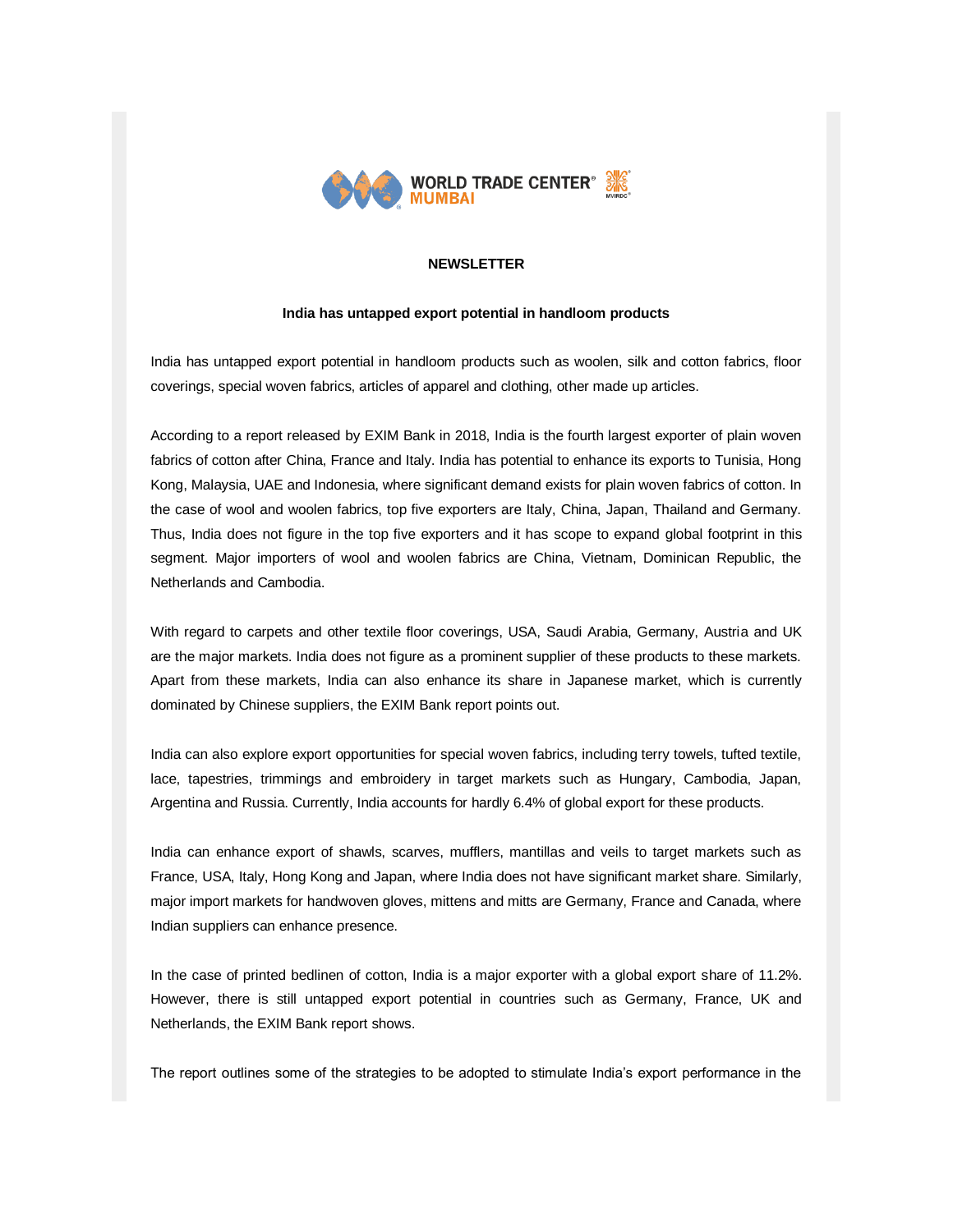above product segments. The report suggests improving availability of hank yarn and other raw materials to weavers by strengthening the existing schemes of the central and state governments. The government should create widespread awareness about the E Dhaga mobile app facility, which provides information about availability of raw material and enables weavers to place indents online.

Secondly, the report recommends sending Indian weavers to globally renowned institutions for training on product, innovation, quality and latest design trends. The report also proposes other initiatives such as opening showrooms, participating in global trade fairs, revamping the operation of Handloom Development Corporations, creating niche branding to project eco-friendliness of handloom etc. Further, the authors of the report suggest other measures such as: ensuring uninterrupted power supply to weaving units, exploring non-traditional markets such as South Korea, Tunisia, Malaysia, Indonesia, Egypt and Vietnam, strengthening packaging and labeling standards and encouraging collaboration between fashion designers and weavers.

In recent years, Government of India has taken various initiatives to improve the global competitiveness of the handloom industry. According to the latest Handloom Census (2019-20), the number of handloom households in India has increased to 3.1 million from 2.7 million in the previous Census. The government attributes the increase in number of households to the success of its recent policy efforts. It is important to sustain the favourable outcome of this policy push through rigorous outreach programme and industrygovernment interface.

#### **Notifications**

**PIB**

- [Extension of due date for furnishing income tax returns and audit reports](https://list.mg2.mlgnserv.com/track/click?u=3d39bef0aed2d0ed40e6a3dacf9bf882&id=f8eb475d&e=02a4afc680e2b3e1)
- Prime Minister [to inaugurate India Energy Forum](https://list.mg2.mlgnserv.com/track/click?u=3d39bef0aed2d0ed40e6a3dacf9bf882&id=2bda97ad&e=02a4afc680e2b3e1)
- [India assumes Chairmanship of Governing Body of ILO](https://list.mg2.mlgnserv.com/track/click?u=3d39bef0aed2d0ed40e6a3dacf9bf882&id=9cc756a9&e=02a4afc680e2b3e1)

## **DGFT**

[Amendment in export policy of Nitrile/NBR Gloves](https://list.mg2.mlgnserv.com/track/click?u=3d39bef0aed2d0ed40e6a3dacf9bf882&id=45e115a4&e=02a4afc680e2b3e1) 

## **RBI**

- [Minutes of Monetary Policy Committee](https://list.mg2.mlgnserv.com/track/click?u=3d39bef0aed2d0ed40e6a3dacf9bf882&id=f2fcd4a0&e=02a4afc680e2b3e1)
- Digital Payment Transactions [Streamlining QR Code infrastructure](https://list.mg2.mlgnserv.com/track/click?u=3d39bef0aed2d0ed40e6a3dacf9bf882&id=f7ac93be&e=02a4afc680e2b3e1)